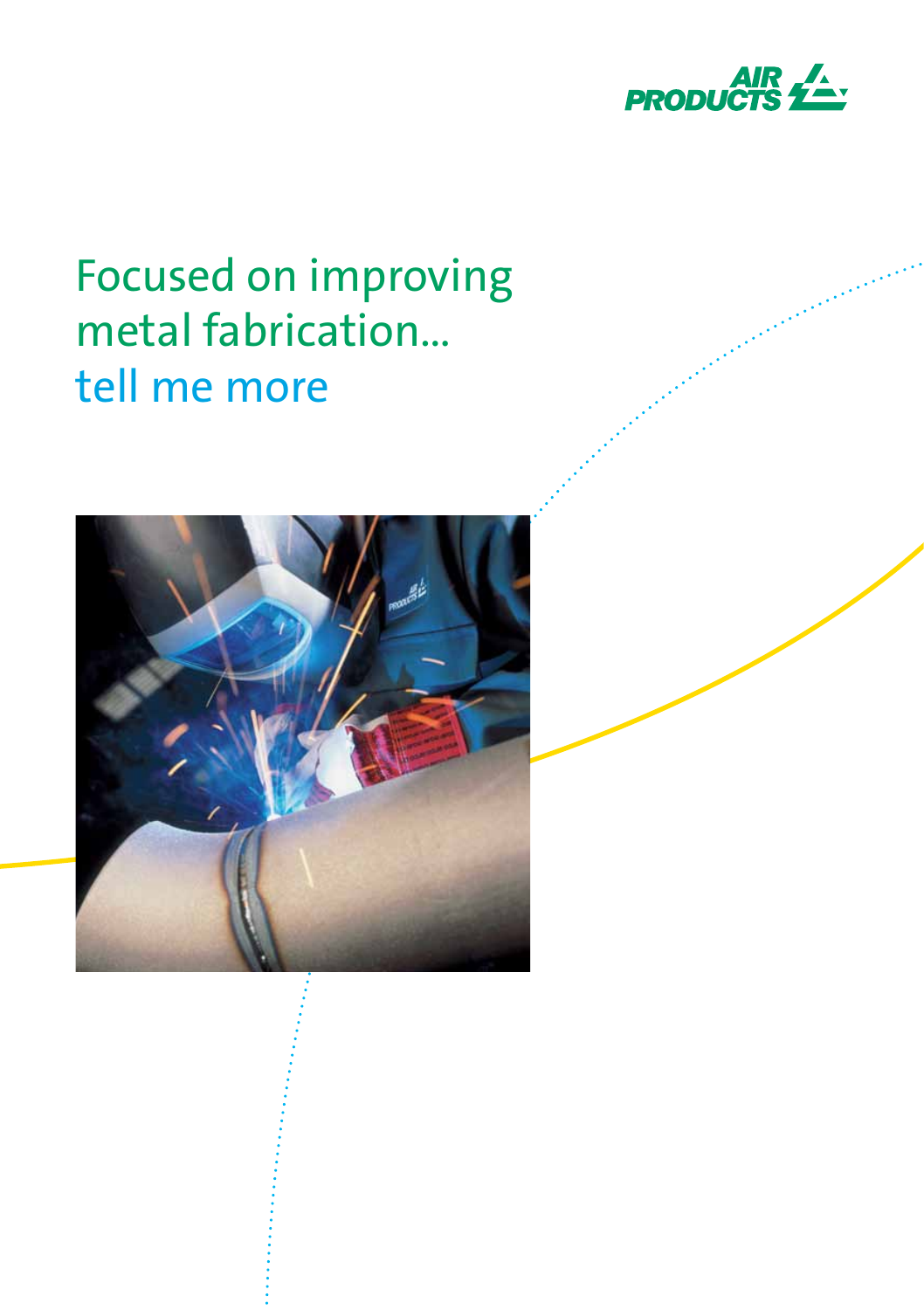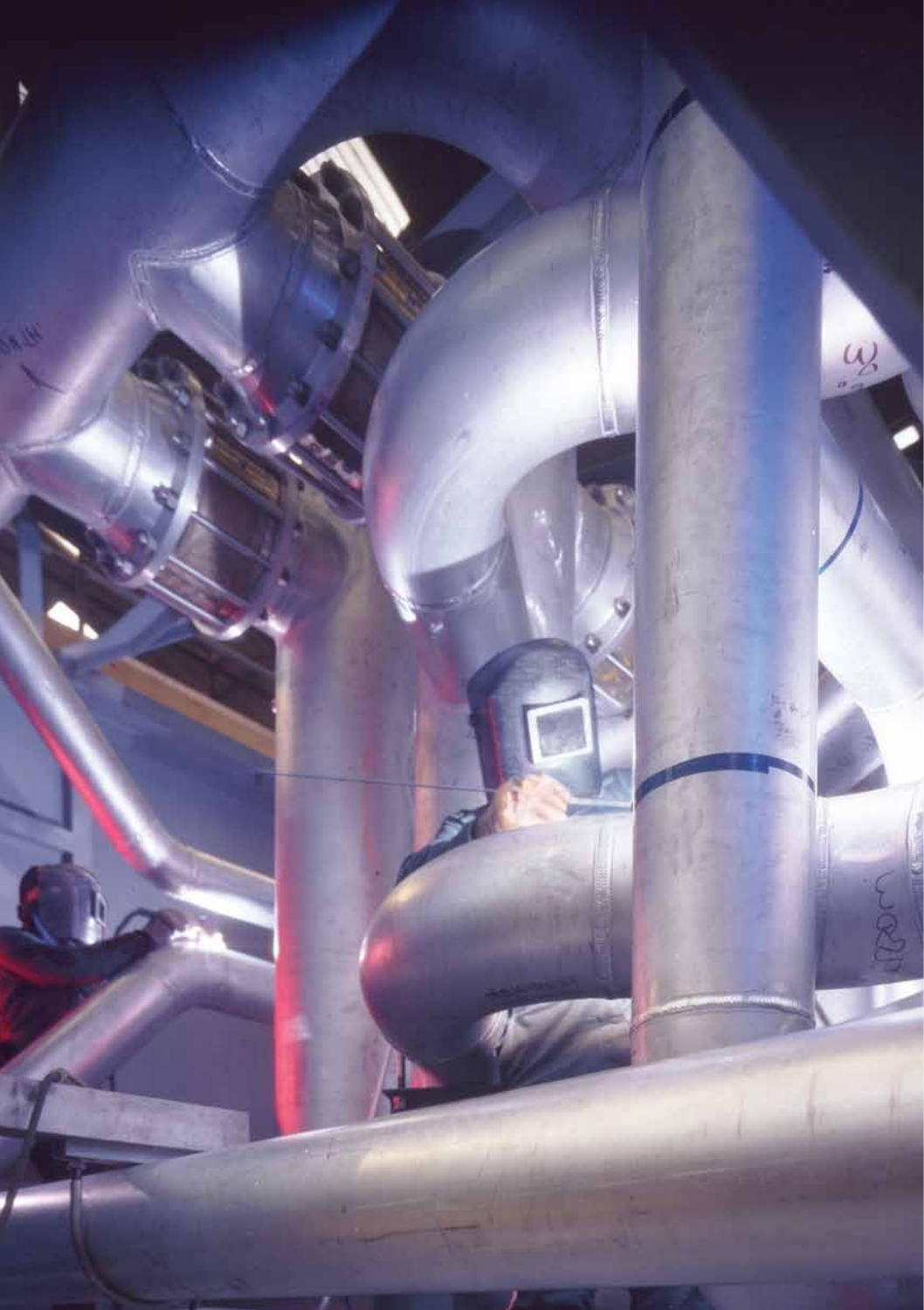# Maxx<sup>®</sup> shielding gases = lower welding costs







environment, it is crucial that quality and productivity are combined to give your

In today's competitive business

As your business evolves, we have the expertise and technology to ensure you have the most cost effective method of gas supply. Solutions include the full-range of gases, gas mixtures and supply solutions from compressed cylinder gases to large volume gas supply in tanks.

# Fabrication technologies

- **Welding –** high performance, easy-touse shielding gases which deliver quality welds and improved productivity.
- **Cutting –** excellent fuel and assist gas technology to provide precise cuts and high cutting speeds for all processes from oxy-fuel to the latest high-power lasers.
- **Thermal spraying** high-quality fuel and process gases and unique liquid nitrogen (LIN) cooling technology
- **Brazing, gouging and other technologies –** gases and expertise for all your fabrication needs

# Air Products' innovations

- **Maxx<sup>®</sup> shielding gases** our unique range of gases, delivering the best combination of quality, productivity and safety. Achieve more with fewer rejects when welding carbon steel, stainless steel, aluminium or high-performance alloys.
- Integra<sup>®</sup> cylinder our revolutionary Integra® cylinder offers a smaller, lighter and safer alternative to conventional cylinders. The Integra® cylinder's advantages include: built-in regulator protected by an easy-to-handle guard; high volume 300 bar technology and customer quick connect gas coupling.
- **High-volume 300 bar cylinder technology –** our compressed gases are available in high-volume 300 bar single cylinders and cylinder packs.
- **BIP® technology** when dealing with the most reactive materials or sensitive process equipment such as lasers, our patented BIP cylinder technology is the best solution to achieve ultra-low levels of critical impurities.
- **CryoEase<sup>®</sup> service** our flexible gas supply solution which combines compact storage tanks with regular replenishment by small vehicles, provides an alternative to handling more than 10 cylinders a month or cylinder packs.
- **LIN cooling** our patented cryogenic nitrogen cooling technology which helps you achieve the highest quality thermal spray coatings and reduce manufacturing costs, through improved process efficiency and elimination of waste.

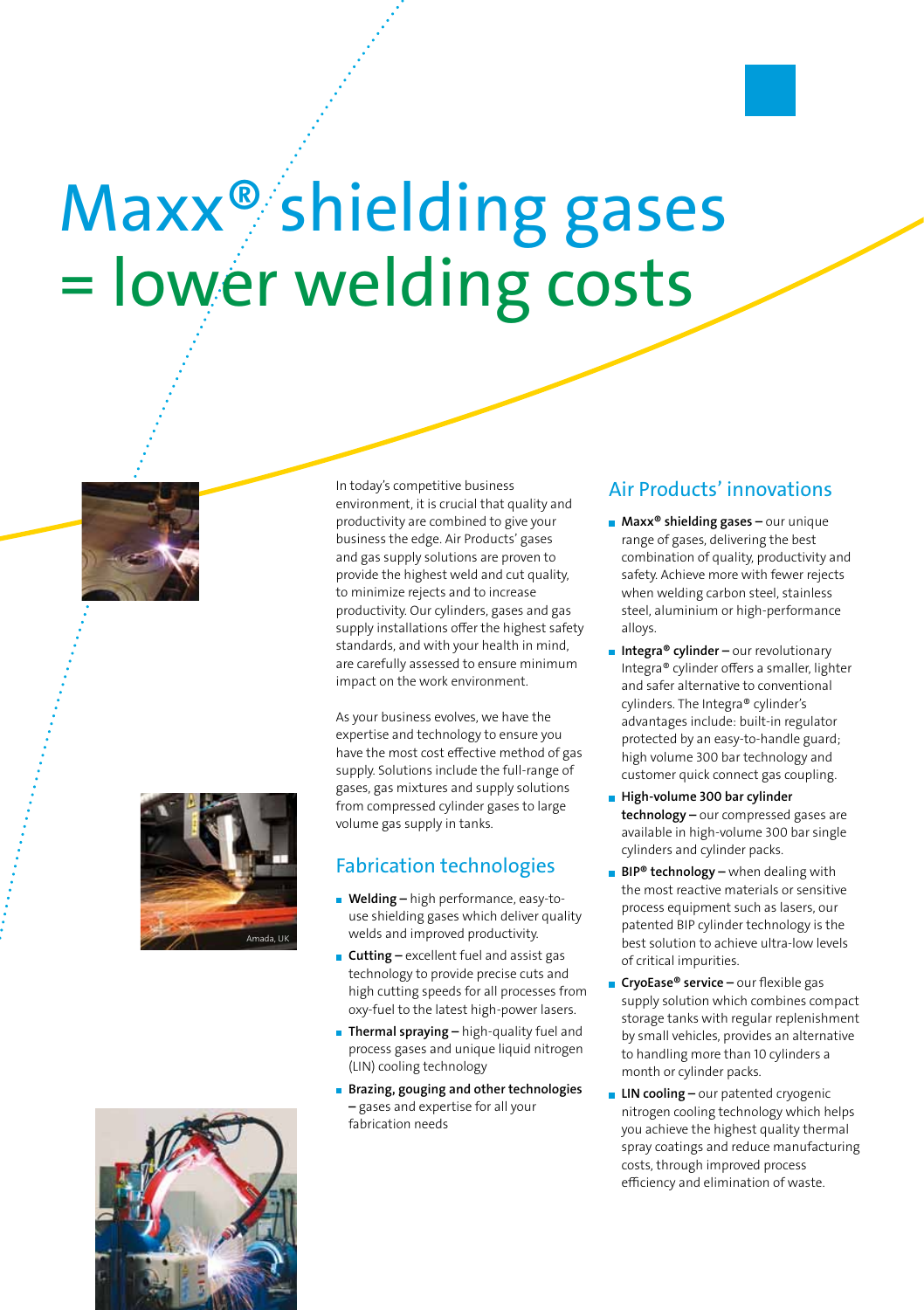# CryoEase® service = replacing cylinders, dewars and packs with the convenience of bulk supply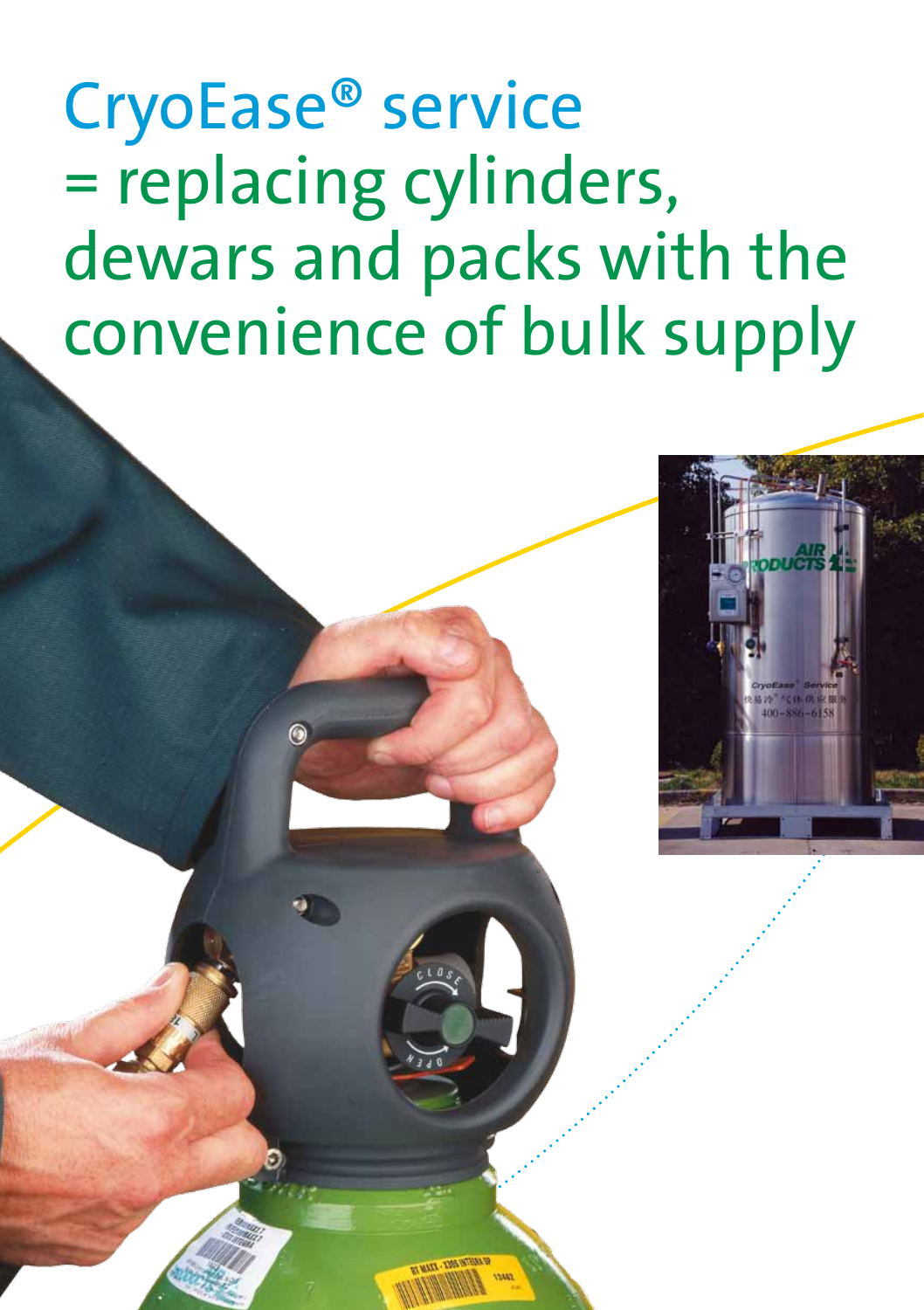# Maxx® shielding gases = improved weld quality



# Easy from order to supply

You can order all products online using APDirect at any time of the day.

If you prefer the personal touch, you can contact your local Air Products customer service team.

Should you require only cylinders, or need the flexibility to collect gases at short notice, our extensive network of local agents provides the best option.

If you have bulk gas supply, our telemetry systems ensure that your tank is automatically replenished.

# Advice that helps your business

Our team of metal fabrication experts will help you optimise your processes and demonstrate how alternative gases could be considered to help bring improvements to your production process.

# Product and safety training

We offer a wide range of standard and tailor-made training courses covering the most common fabrication technology, process and safety .

## Analytical and audit services

Our application engineers will work with you to identify and understand problem areas. Services include leak-detection, gas analysis and process review.

# Equipment which meets your needs

Air Products offers solutions from complete turn-key installations to simple cylinder connectors. Our engineers design and commission installations which meet the highest standards in safety and productivity. Our depots and agents stock a wide range of gas control equipment and accessories, selected with efficiency and safety in mind.

### Example cost/meter in €

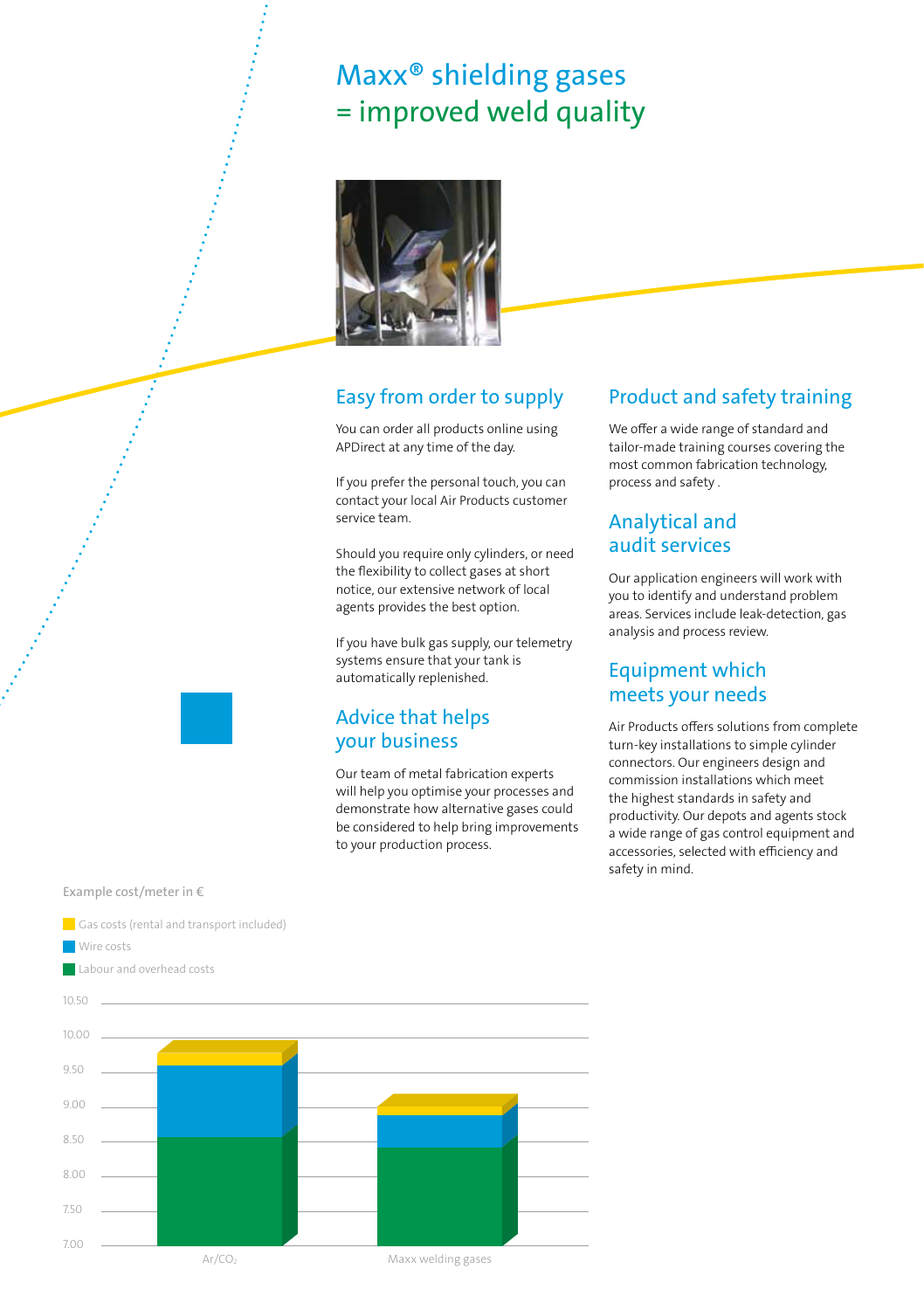# Bulk gas supply = cost-effective solutions for large volume users

# A complete range of gas supply solutions

Air Products provides a complete range of gas and supply options to match your requirements. We will work with you to choose the most cost effective and convenient method of supply. As acknowledged leaders in safety, you can be confident that your workplace will be using the latest industry standards.

| <b>Supply format</b>                         | Application                                                                                                                                                                                                                                                                                                                                        | <b>Gases available</b>                                                                                                                                                                                                                                                                                        |
|----------------------------------------------|----------------------------------------------------------------------------------------------------------------------------------------------------------------------------------------------------------------------------------------------------------------------------------------------------------------------------------------------------|---------------------------------------------------------------------------------------------------------------------------------------------------------------------------------------------------------------------------------------------------------------------------------------------------------------|
| <b>Single cylinders</b>                      | Cylinders are the flexible and portable solution.<br>All gases and gas mixtures are available in a range<br>of convenient cylinder sizes, including the unique<br>Integra® cylinder - our safest cylinder yet.                                                                                                                                     | Acetylene<br><b>B</b> Shielding gas<br>and other high-<br>Argon<br>п<br>Carbon Dioxide<br>performance mixtures<br><b>Helium</b><br>Hydrogen<br>■ Nitrogen<br>$\Box$ Oxygen                                                                                                                                    |
| <b>High volume</b><br>cylinder packs         | Multi-cylinder packs offer a convenient and safe<br>mode of supply for high volume cylinder gas users.<br>Specially designed DNV* certified offshore cylinder<br>packs are available worldwide.<br>* Det Norske Veritas                                                                                                                            | <b>B</b> Shielding gas<br>Acetylene<br>and other high-<br>Argon<br>Carbon Dioxide<br>performance<br>mixtures In-house<br>$\blacksquare$ Helium<br>piping available.<br>Hydrogen<br>П.<br>Nitrogen<br>п<br><b>Oxygen</b>                                                                                       |
| CryoEase <sup>®</sup> microbulk<br>solutions | The gas-on-tap alternative to large quantities of<br>cylinders. CryoEase® tanks are small and easy to<br>install. They are available in a variety of sizes and<br>should be considered when demand reaches 10 or<br>more cylinders a month.                                                                                                        | <b>Standard pressure</b><br>Tanks for single use or<br>CryoEase <sup>®</sup> Service:<br>on-site mixing of shielding<br>gases and other high-<br><b>Argon</b><br>Carbon Dioxide<br>performance mixtures<br>■ Nitrogen<br><b>Oxygen</b><br>High pressure CryoEase®<br>service:<br>$\blacksquare$ Nitrogen      |
| <b>Bulk liquid gases</b>                     | On-site bulk tanks are the best option for high<br>volume users.<br>We offer complete turn-key solutions for any<br>application. Our engineers design and commission<br>installations which meet the highest standards.<br>Our telemetry system option monitors your<br>consumption and automatically reorders to ensure<br>continuous production. | Other products<br>Liquid bulk:<br>$H$ Helium<br><b>Argon</b><br>Carbon Dioxide<br>Hydrogen<br>Nitrogen<br>Tanks for single use or<br>$\Box$ Oxygen<br>on-site mixing of shielding<br>High pressure liquid bulk:<br>gases and other high-<br>performance mixtures<br><b>Argon</b><br>$\Box$ Oxygen<br>Nitrogen |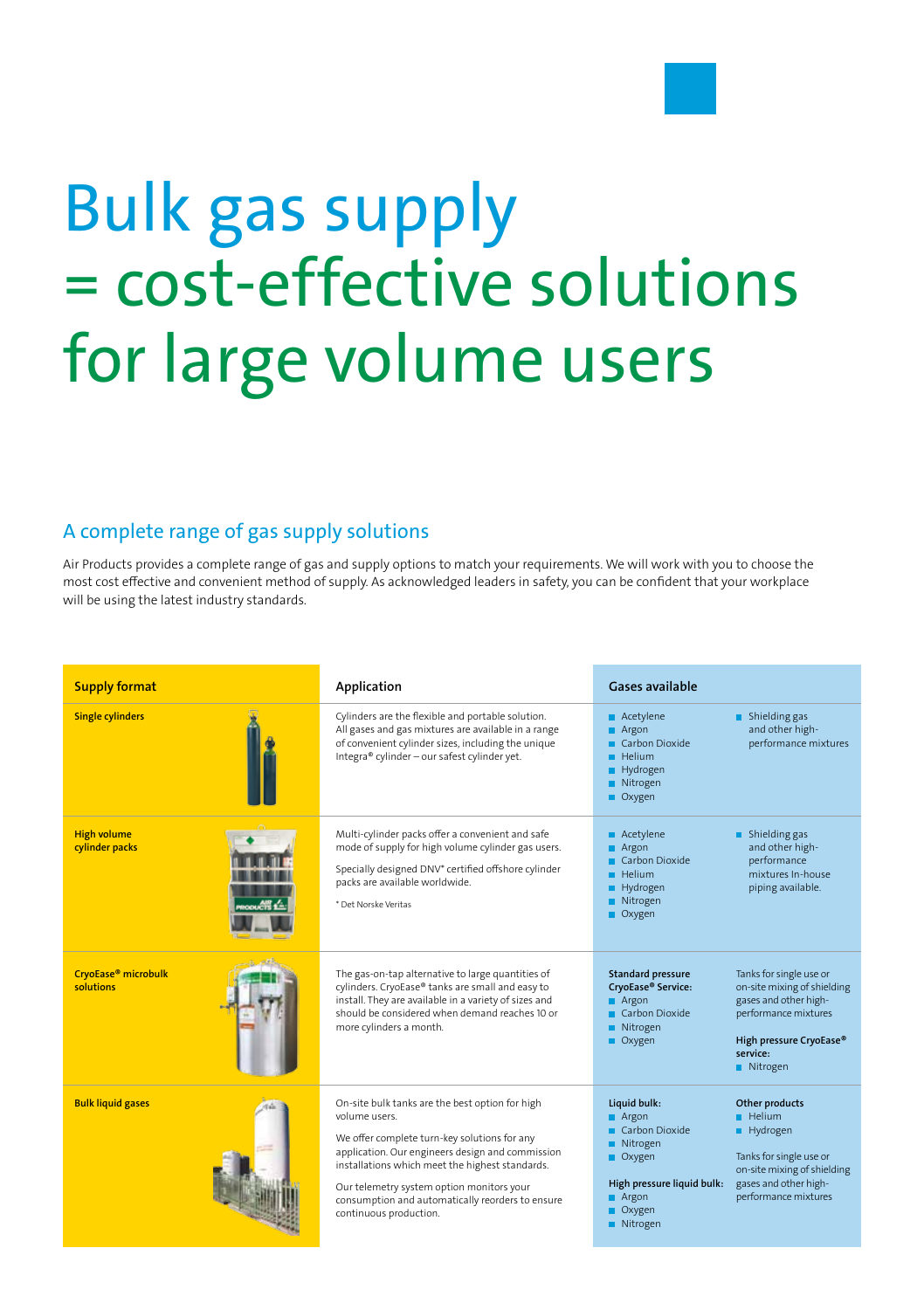